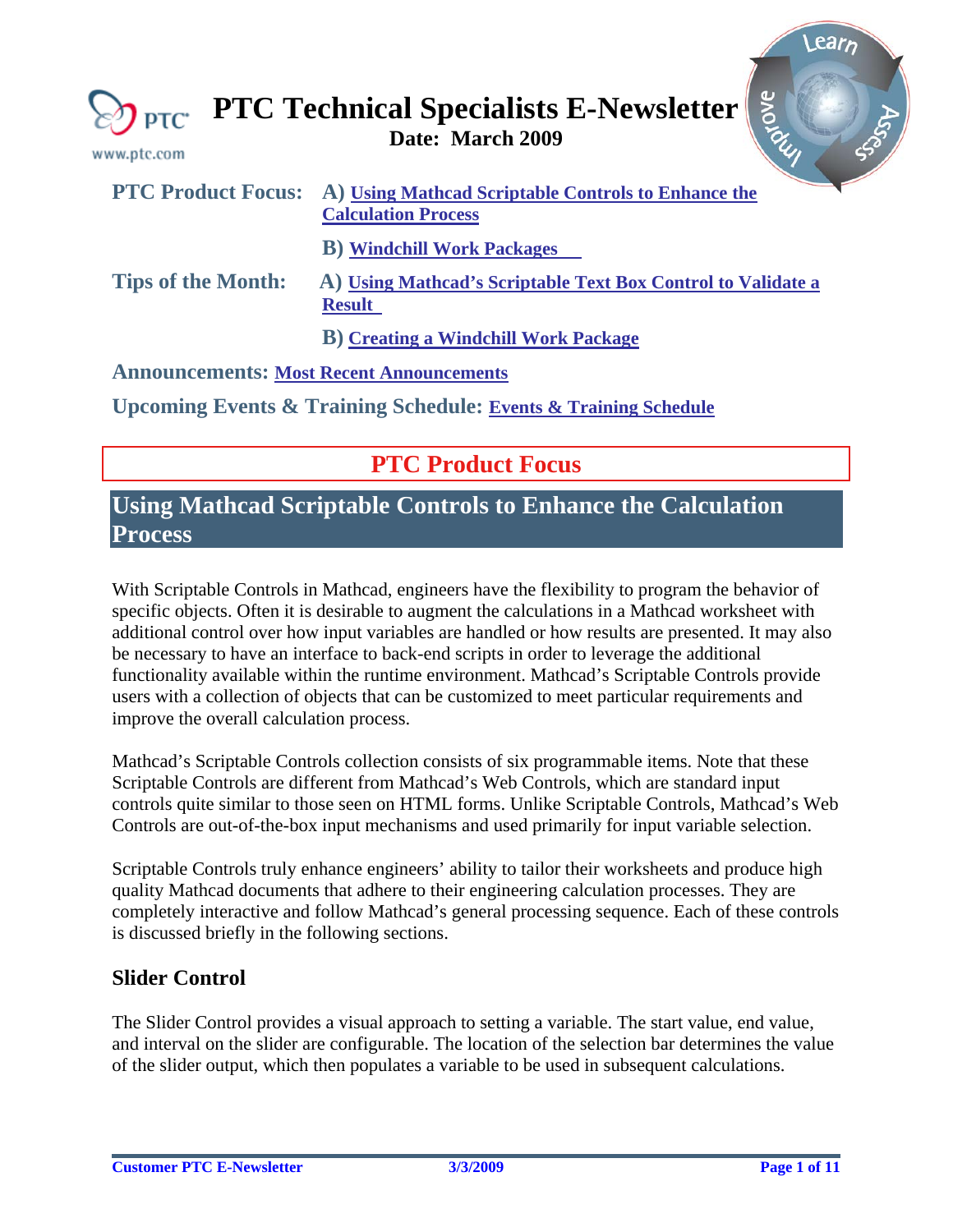

## **List Box Control**

The List Box Control provides the user with a list of choices from which to make a selection. This is especially useful when selecting from materials or parts lists. The advantage of the Scriptable List Box in such cases where a material or part is being selected is that the script can return (i.e. the output of the list box control) a complete set of properties or sub-types for the chosen material/part. Those properties can then be used to pre-populate another list box (i.e. inputs to a second list box control), and so on.

### **Button Control**

The Button Control has many applications. Buttons in Mathcad can be scripted to perform a variety of tasks. The button is configured with its inputs from the worksheet. In the script, the button can perform some type of check to ensure the inputs satisfy the input variable requirements and return an appropriate message to the user, either via an output variable or perhaps a pop-up dialog. Another possibility could be a scenario where the button invokes some other application or executable with the given inputs. Conveniently, the script behind a scriptable button has access to the xml content for the entire file. This facilitates a somewhat tricky yet incredibly useful method where the script can overwrite a portion of the file's xml based on the inputs in real time.

| student := $(1 \ 2 \ 4 \ 2 \ 3)$                                         |                                        |
|--------------------------------------------------------------------------|----------------------------------------|
| teacher $= (1 \ 2 \ 4 \ 2 \ 2)$                                          | <b>Pretty Good</b>                     |
| Grade Test                                                               | You got 4/5 questions correct, or 80%. |
| $\begin{pmatrix} T & T \\ \text{student} & \text{teacher} \end{pmatrix}$ | OK                                     |

*"Grade Test" Button uses the "student" and "teacher" vectors to compute the test score and communicate the result using a message box.*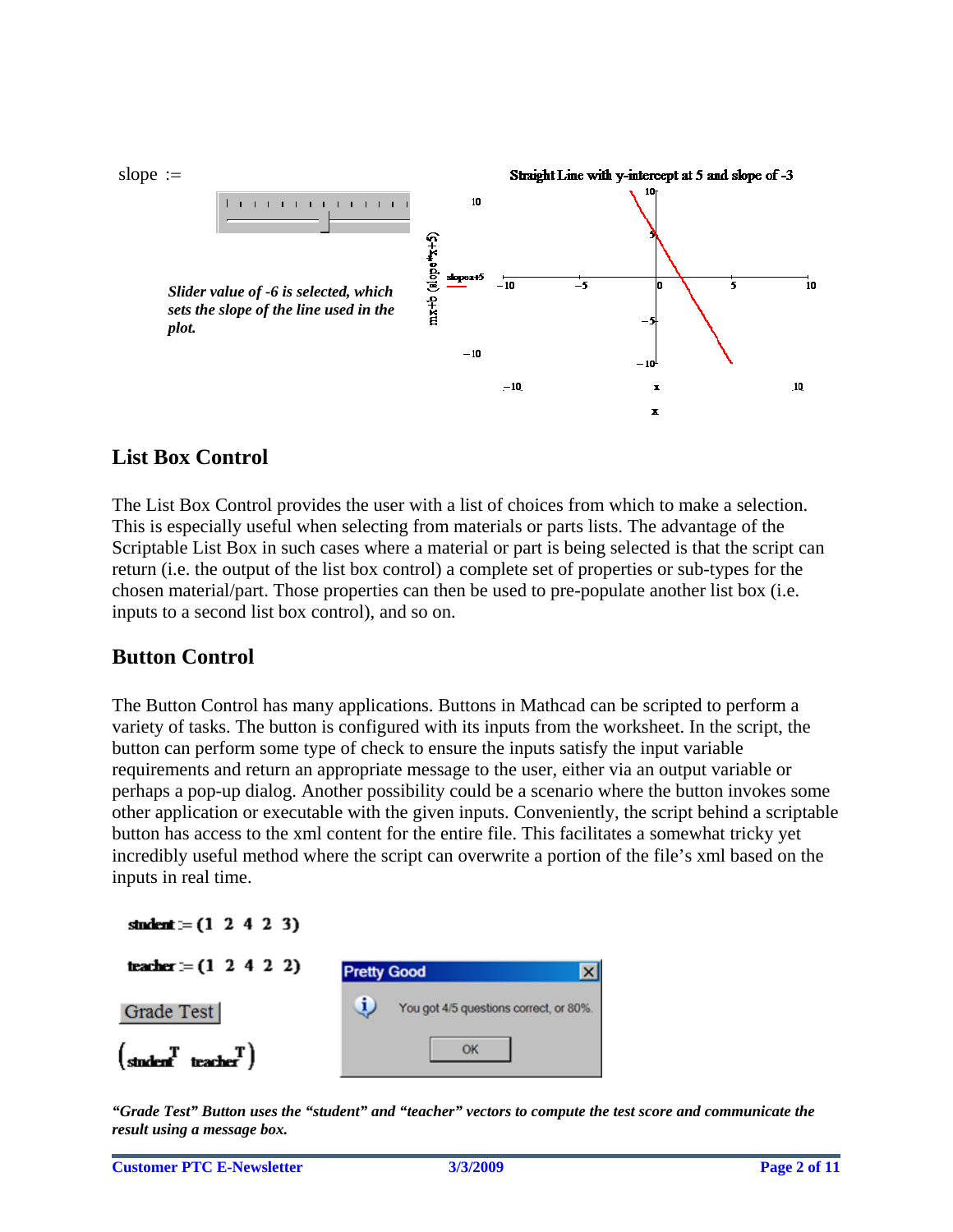## **Check Box Control**

The Check Box Control is a simple checkbox that is either checked or unchecked. If unchecked, the output of the control is zero. If checked, the output is one. The output variable can then be used in equations directly or indirectly.

 $n$ onlin  $=$ 

 $\triangleright$  Uncheck this box to include only linear terms.

 $n$ onlin = 1

 $f(x) := x + 5 + \text{nonlin} \cdot x^2$ 

 $f(32) = 1.061 \times 10^{3}$ 

## **Radio Button Control**

The Radio Button Control provides a group of choices from which to define a variable. The output of the control identifies which item from the group is selected. The script for the Scriptable Radio Button is the same for every item in the group and may include custom logic for each item in the group.

### **Text Box Control**

The Scriptable Text Box Control starts off as an empty textbox. The input to the text box control is used in the script that runs when the text box executes in the worksheet. The output of the control sets the contents of the text box. Scriptable Text Boxes have numerous uses. For example, a text box might be scripted to perform some error checking on a critical result. It is rather common for Scriptable Text Boxes to utilize system commands as part of the process.

2/ 23/ 2009 12:11:15 AM

*Script retrieves date and time stamp from system clock and populates the text box.*

Detailed documentation on Mathcad Scriptable Controls can be found in the **Developer's Reference** in Mathcad Help.

For more information on Mathcad, the global standard for engineering calculations, please visit our website: [http://www.ptc.com/products/mathcad/.](http://www.ptc.com/products/mathcad/)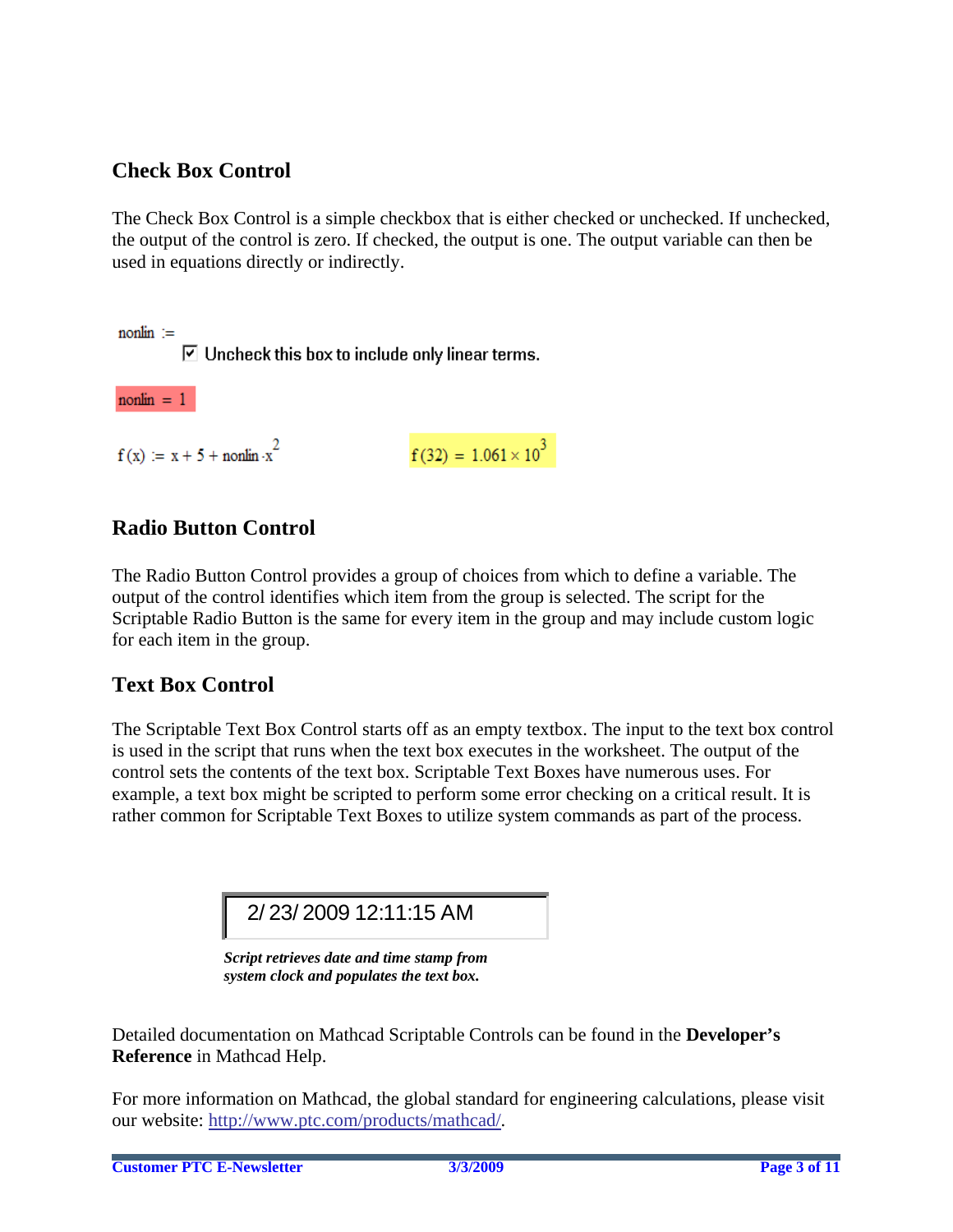<span id="page-3-0"></span>*The examples used to support this discussion are taken from the Mathcad 14 Resource Center: Mathcad 14*  Æ*Mathcad Resources: Mathsoft Controls.* 

## [Back To Top](#page-0-0)

# **PTC Product Focus**

**Windchill Work Packages** 

[Click Here To View](http://members.shaw.ca/jpeng/newsletter/PTC_Technical_Specialists_E-Newsletter_2009_03_enterprise.pdf)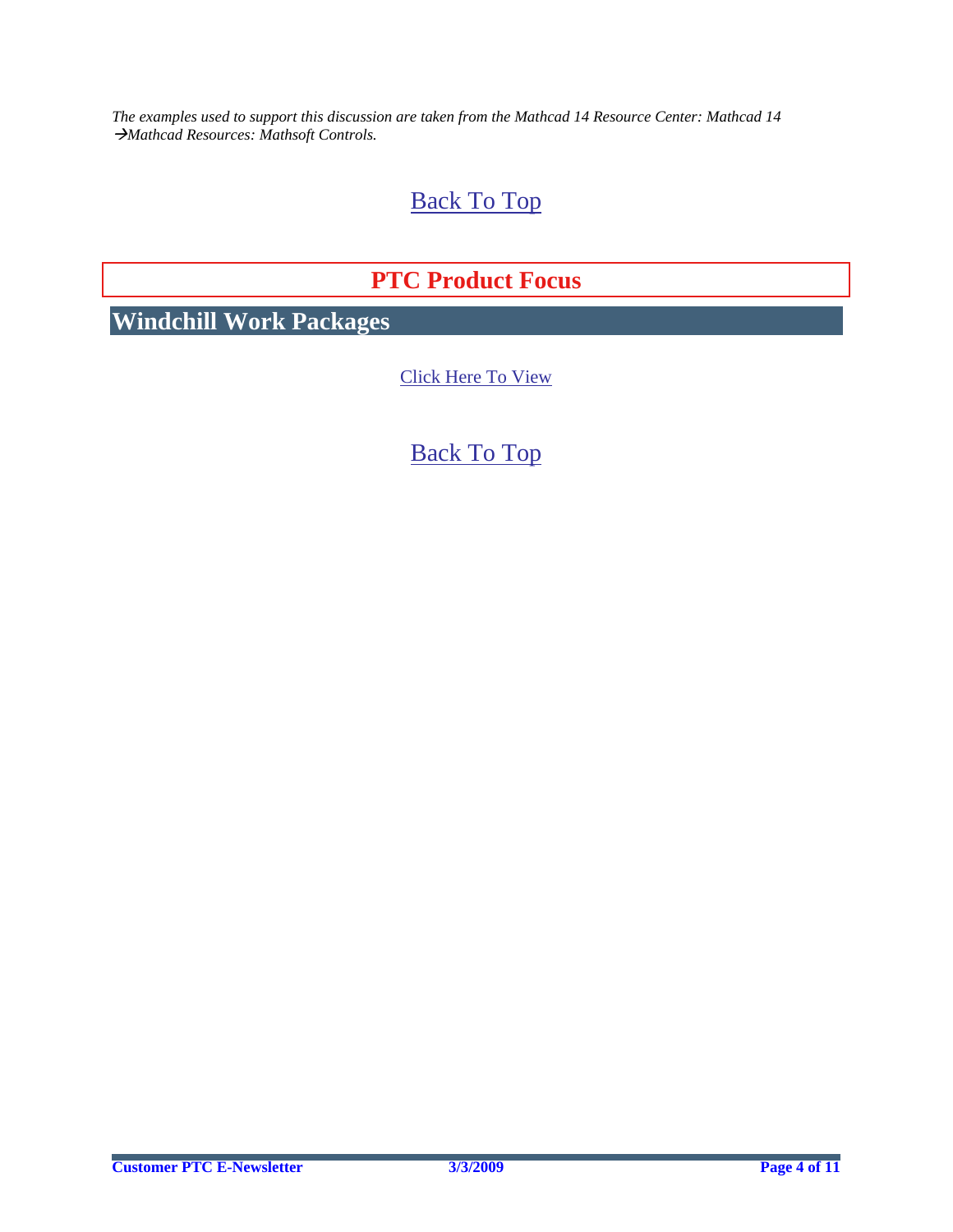# **Tips of the Month**

## <span id="page-4-0"></span>**Using Mathcad's Scriptable Text Box Control to Validate a Result**

Engineering design calculations must be accurate and error free. When performing calculations in Mathcad, it is always helpful to add color to the worksheet to visually identify critical design parameters, equations, and results. Math regions containing such variables and results can easily be highlighted by accessing the properties panel for the region and enabling the *Highlight Region*  option on the Display tab.

To take the concept of color one step further, consider the benefits of being able to color code a critical result according to whether or not it passes some error check criteria. The ability to "red flag" a result if it does not satisfy design requirements at the time the error is made could conceivably eliminate many mistakes from moving forward undetected. Mathcad's Scriptable Text Boxes make it possible to incorporate error checking into the calculation process. Intermediate checks can be implemented throughout the worksheet and critical results can be validated before they are used in the next phase of development.

### **Adding a Scriptable Text Box to a Mathcad Worksheet**

- 1. From the **Insert** menu, select Insert $\rightarrow$ Control $\rightarrow$ Textbox.
- 2. Enter a dummy variable into the variable placeholder (this is used for counting purposes). Right-click the textbox and select *Add Input Variable*. Enter a variable from the Mathcad file whose value will be checked.

| $count :=$ |   |  |
|------------|---|--|
|            | v |  |

In this case, *y* is a result from the Mathcad file that will be validated to make sure it is not out of range, and *count* is the dummy variable.

- 3. Right-click the textbox and select *Edit Script.* Mathcad will open a scripting window with the framework already in place. Add code that performs the error check, populates the textbox with the desired text output (for instance, the output could simply repost the input which in this case would be the value of *y,* or the output could be a string that communicates status such as *Pass/Fail)*, and sets the background color – this is the important part!
- 4. **Save** and **Close** the scripting window.
- 5. Modify variables in the worksheet that will cause the error checking to pass/fail. Observe the textbox change colors to reflect the error checking logic.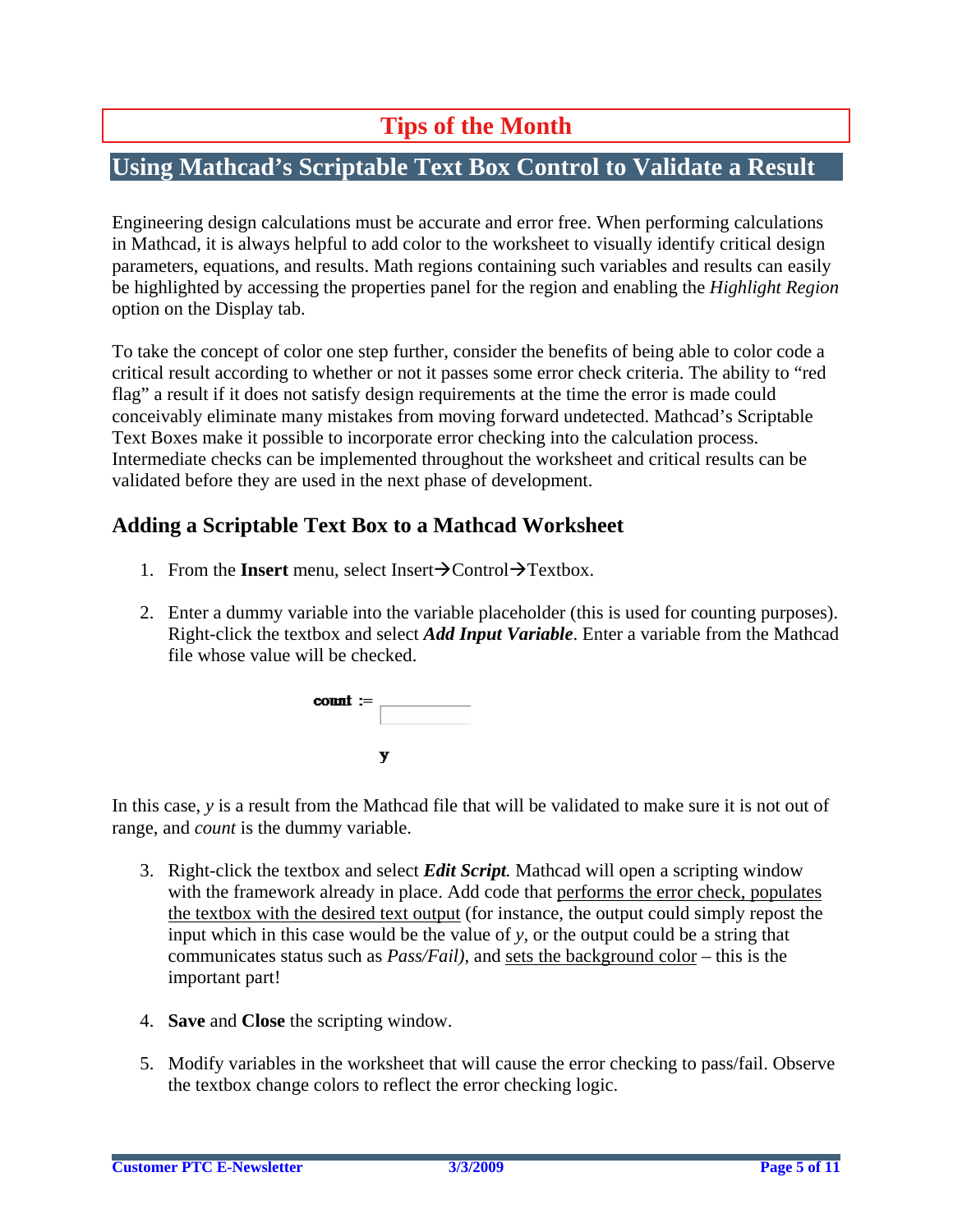The example script below will set the background color of the textbox to red if the input variable has a value greater than one hundred. Similarly, it will set the background color to blue if the value of the input is less than or equal to one hundred. It also sets the output of the textbox equal to the input. Note that the background color should be set in hexadecimal format.

```
Sub TextBoxEvent Start()
  Rem TODO: Add Vour code here
End Sub
Sub TextBoxEvent Exec (Inputs, Outputs)
  If CDbl (Inputs (0). Value) > 100 Then
         TextBox.BackColor = 6H0000CF6Else
         TextBox.BackColor = 6HCF000FAEnd If
TextBox.Fext = Imputs(0).valueEnd Sub
Sub TextBoxEvent Stop()
  Rem TODO: Add your code here
End Sub
```
The example script above produces the following color coded result in a Mathcad worksheet where the *y* variable being checked satisfies the design constraints:

$$
f(x) := \sqrt{x^3 \cdot 2\pi}
$$
 y := f(3) y = 13.025

### Red background if over 100 **Blue background if under 100**

13.0248225820

When *y* is not within the design constraints (i.e. over 100), the example script produces a red background:

$$
f(x) := \sqrt{x^3 \cdot 2\pi}
$$
 y := f(50) y = 886.227

### Red background if over 100 **Blue background if under 100**

886.226925452

For additional examples on Scriptable Text Boxes in Mathcad, please refer to the *Programming* and *Using Mathcad With Other Applications* sections of the **Quicksheets** in Mathcad Help.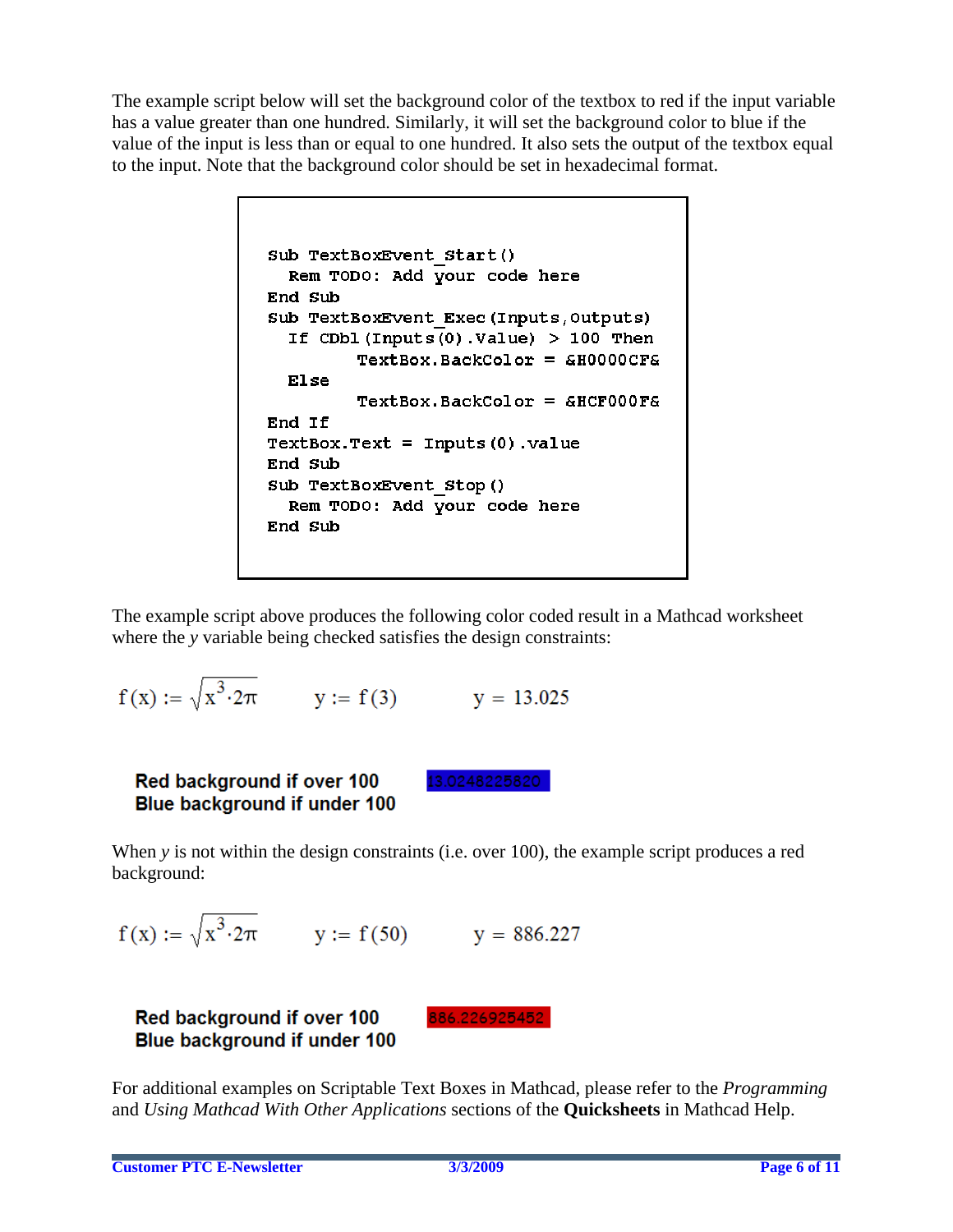[Back To Top](#page-0-0)

**Tips of the Month** 

<span id="page-6-0"></span>**Creating a Windchill Work Package** 

[Click Here To View](http://members.shaw.ca/jpeng/newsletter/PTC_Technical_Specialists_E-Newsletter_2009_03_enterprise.pdf)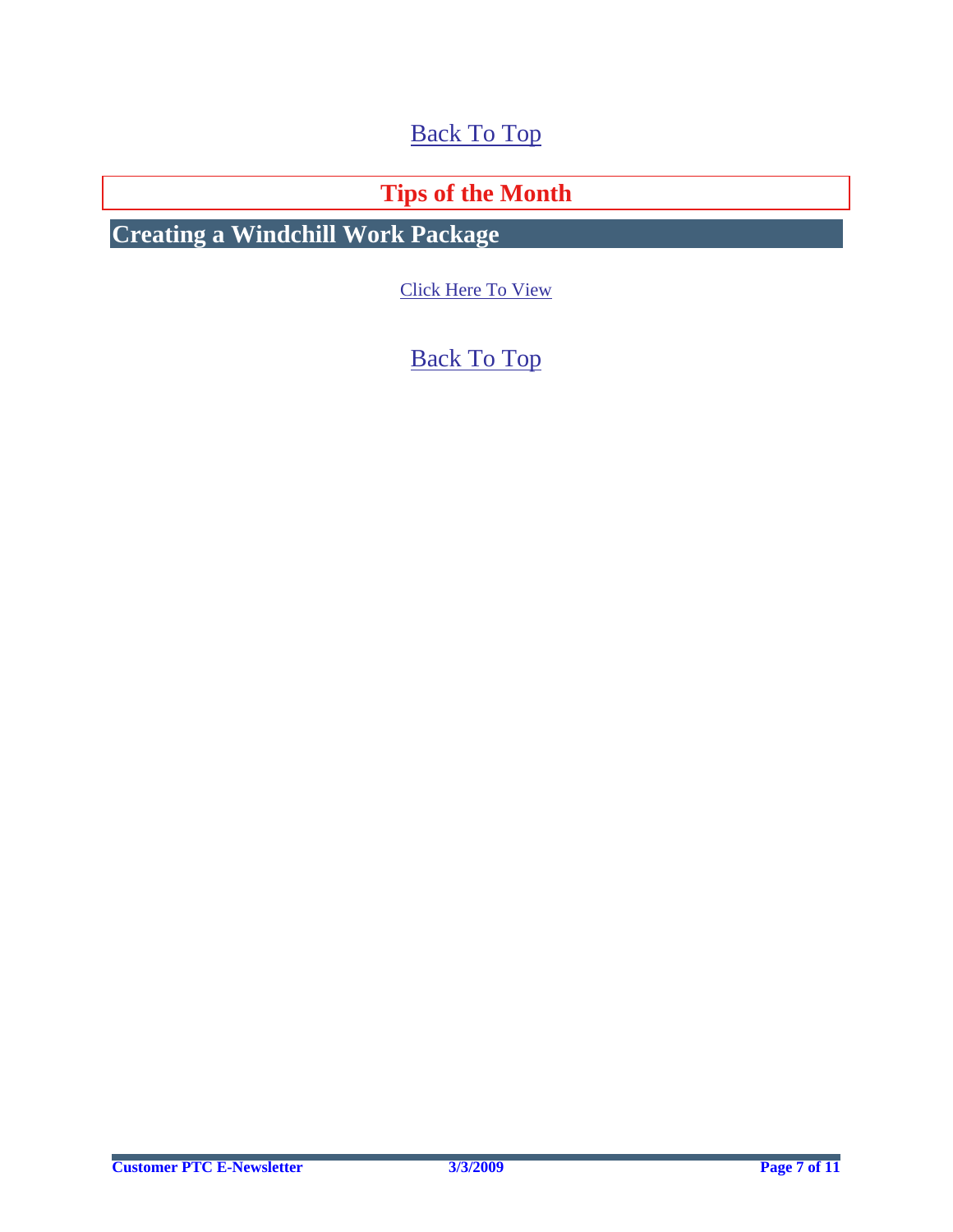## **Announcements**

#### <span id="page-7-0"></span>Educational Resource Library

Learn things you always wanted to do - but didn't know you could.

This one stop educational resource library will help you learn more about PTC Solutions and provide you with technical materials developed by the product experts to help you become more productive.

Get tutorials, how-to videos and expert advice for:

- Pro/ENGINEER
	- **EXECONCEPTED AND INCORDER** Conceptual and Industrial Design
	- **•** Detailed Design
	- **Simulation/Analysis**
	- Production
	- Design Collaboration
- Windchill PDMLink
- Windchill ProjectLink
- Pro/INTRALINK
- PTC Online Tools

Check out the [Educational Resource Library](http://www.ptc.com/community/proewf/newtools/tutorials.htm) today.

PTC Tips & Techniques Newsletter Archives

Miss an issue! Can't find that awesome technique you read about? Fear not, you can click on the link below and go through our Customer PTC E-Newsletter archives.

[Click Here To Access](http://www.ptc.com/carezone/archive/index.htm)

It's better than finding the Ark of the Covenant!

PTC Tips & Techniques Webcasts: Work Smarter. Not Harder.

Click below to see regularly scheduled Tips & Techniques technical Webcasts that are designed to provide you with the most popular time-saving tricks that Pro/ENGINEER users of all skill levels will find useful. Get more out of your maintenance dollars!

[Tips & Techniques: Work Smarter Not Harder!](http://www.ptc.com/appserver/it/icm/cda/template_lib/events/series.jsp?&im_dbkey=11442&icg_dbkey=141)

#### **E-PROFILES IS HERE!!**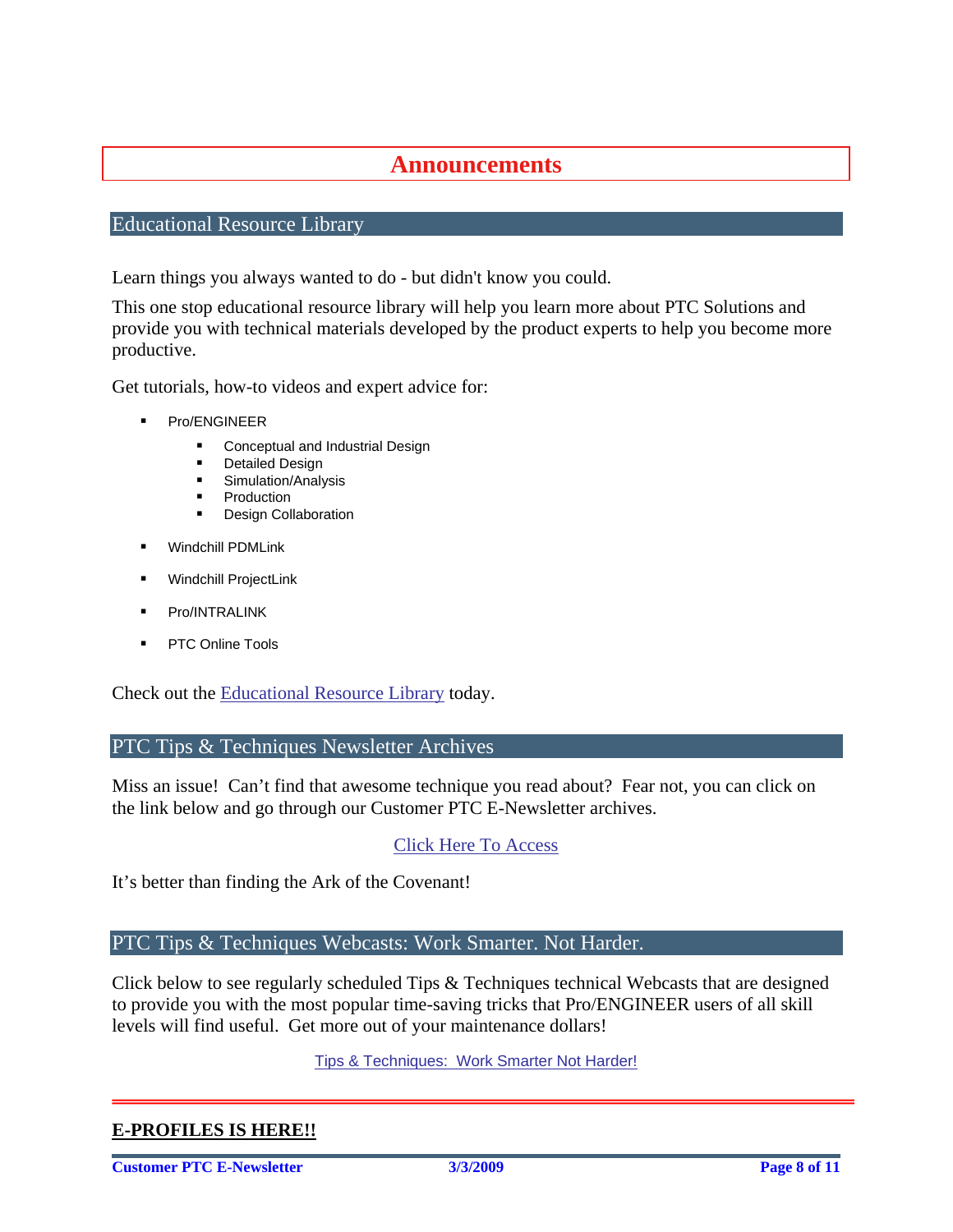We have been eagerly anticipating the debut of the new electronic version of Profiles Magazine and now it is here! This new web site will supplement the print edition of the magazine and will provide new useful features not feasible with paper media. e-Profiles will provide you with 24x7, worldwide access to key information previously available exclusively in the print version. "Tips & Tricks," a popular feature pioneered by Pro/USER, has also moved to the web and will be expanded as the site matures.

Please take a few minutes to check out this new web site. We don't think you will be disappointed.

<http://profilesmagazine.com/>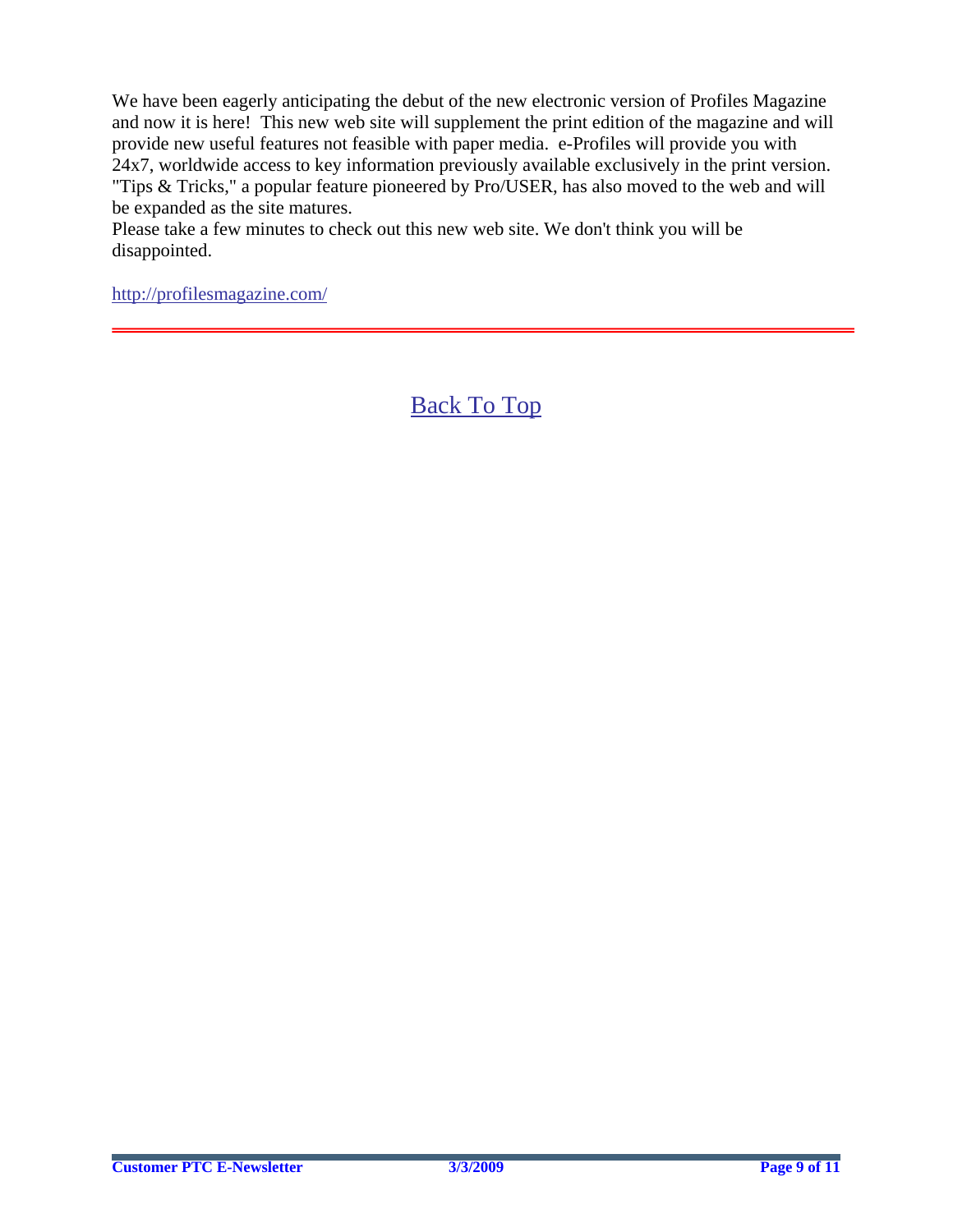## **Upcoming Events & Training Class Schedules**

<span id="page-9-0"></span>

| Upcoming, 2009       | Your local Pro/Engineer User Groups<br>http://www.ptcuser.org/rugs/ |
|----------------------|---------------------------------------------------------------------|
| June $7 - 10$ , 2009 | Orlando, FL USA<br>PTC/USER World Event<br>http://www.ptcuser.org/  |

#### Events

Our seminars and conferences seek to provide you with relevant information regarding product development trends in your industry as well as innovative software learning experiences. Think of them as a constructive day off where you can share experiences and swap ideas with your peers.

If you can't manage to get away, we'll bring it to you. Check back often for regularly scheduled live webcast events.

#### [You're Invited to Attend…](http://www.ptc.com/company/news/events/index.htm)

Please visit the [PTC Education Services](http://www.ptc.com/services/edserv/) website for the latest training information including course descriptions, schedules, locations, and pricing.

• Attend a course at any PTC Center and receive a free copy of Pro/ENGINEER Wildfire Student Edition!

<http://www.ptc.com/services/edserv/index.htm>

#### Live Instructor-Lead Virtual PTC Training Courses

Virtual Classrooms provide interactive learning with a trained PTC instructor in convenient and manageable sessions that last approximately 4 hours over a series of days. It's easy to join a class right from your desk using a phone or voice-over IP technology.

Sessions are performed just like a traditional ILT (including interactive exercises where you and the instructor can work on lab exercises together) and feature some of our most popular ILT courses. These sessions cover the exact same material as the traditional ILT in-center courses. Also look for some of our most frequently requested mini-topics delivered in the same format that are only an hour - two hours in duration.

If you have any questions about these sessions or would like to see getting other courses, not on this list, on the schedule please feel free to contact me for more details. They are a great way to bring training to you without you having to worry about location or being out from work for long stretches.